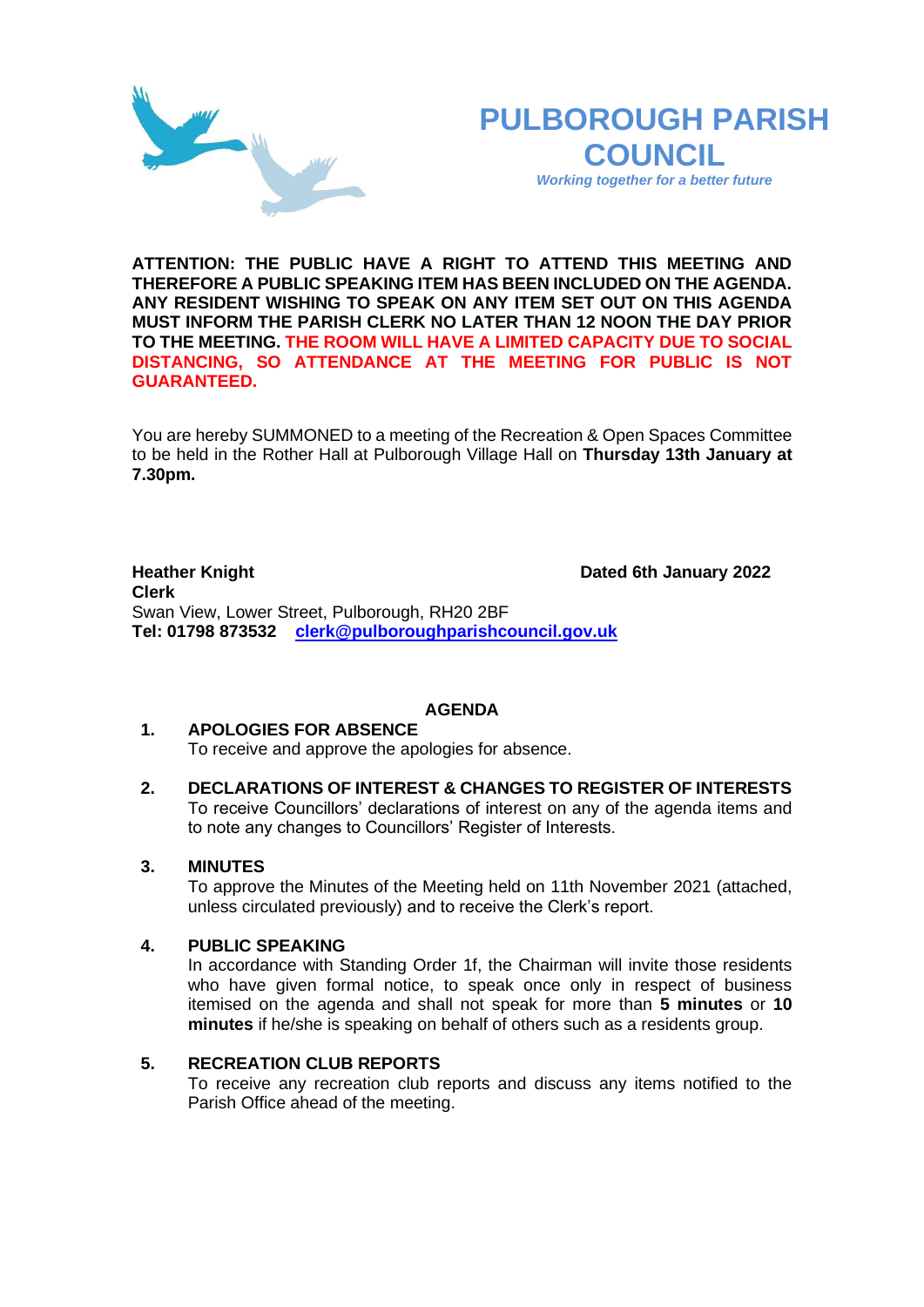## **6. NEW MULTI USE GAMES AREA (MUGA)**

This item was previously discussed at the Full Council meeting on 25.11.21, min. no. 88 – since this meeting it was agreed with the Chairman & Vice-Chairman of the Council, outside of a meeting, to obtain detailed quotations (which may be subject to site surveys) to enable registration of the Parish Council's interest for a funding bid with SDNPA & HDC.

To discuss and agree the following:

- To receive quotations (some subject to a site survey) and recommend to Full Council the preferred supplier, preferred options and the amounts (to include VAT) to submit for the estimated funding bid to SDNPA & HDC. *Copied to Committee.*
- If agreed to submit a bid, to recommend to Full Council the amount the Parish Council will contribute to the project. *Copied to Committee.*
- If agreed to submit a bid, to approve the cost of £234.00 for the planning application fee. *Copied to Committee.*
- To provide guidance to the Clerk answering the following funding application questions: **Please come to the meeting with prepared comments.**
	- $\circ$  Project Summary & Outcomes why it's needed, who it will directly/indirectly benefit and how will it benefit the SDNP? *(see application help notes).*
	- o Project Start Date.
	- o Project Risks *(see application help notes).*

#### **7. TREE INSPECTION SURVEY**

To receive and agree a quotation for the triennial tree inspection survey. *Copied to Committee.* 

#### **8. TREES ON MAIN RECREATION GROUND**

To receive and consider a report and quotation from Beechdown Arboriculture Ltd on the reported trees on the main recreation ground. To decide whether to carry out the works now or wait for triennial tree inspection survey. *Previously discussed at the R&OS meeting on 14.10.21, min no 38 – Clerk's report. Copied to Committee.*

#### **9. OFFER OF FREE TREES ON PARISH COUNCIL LAND**

To receive a tree surgeon's advice on suitable locations for free trees and decide if the free tree offer should be accepted and if so, where any trees should be planted. *Previously discussed at the R&OS meeting on 14.10.21, min no. 43. Copied to Committee.*

#### **10. SDNPA CALL FOR NATURE SITES**

To receive the above request and consider any Parish Council sites. *Copied to Committee.*

#### **11. FENCE AT ALLOTMENTS**

To further consider broken fence at allotments following no response from Parish Council's letter to property owner. *Copied to Committee.*